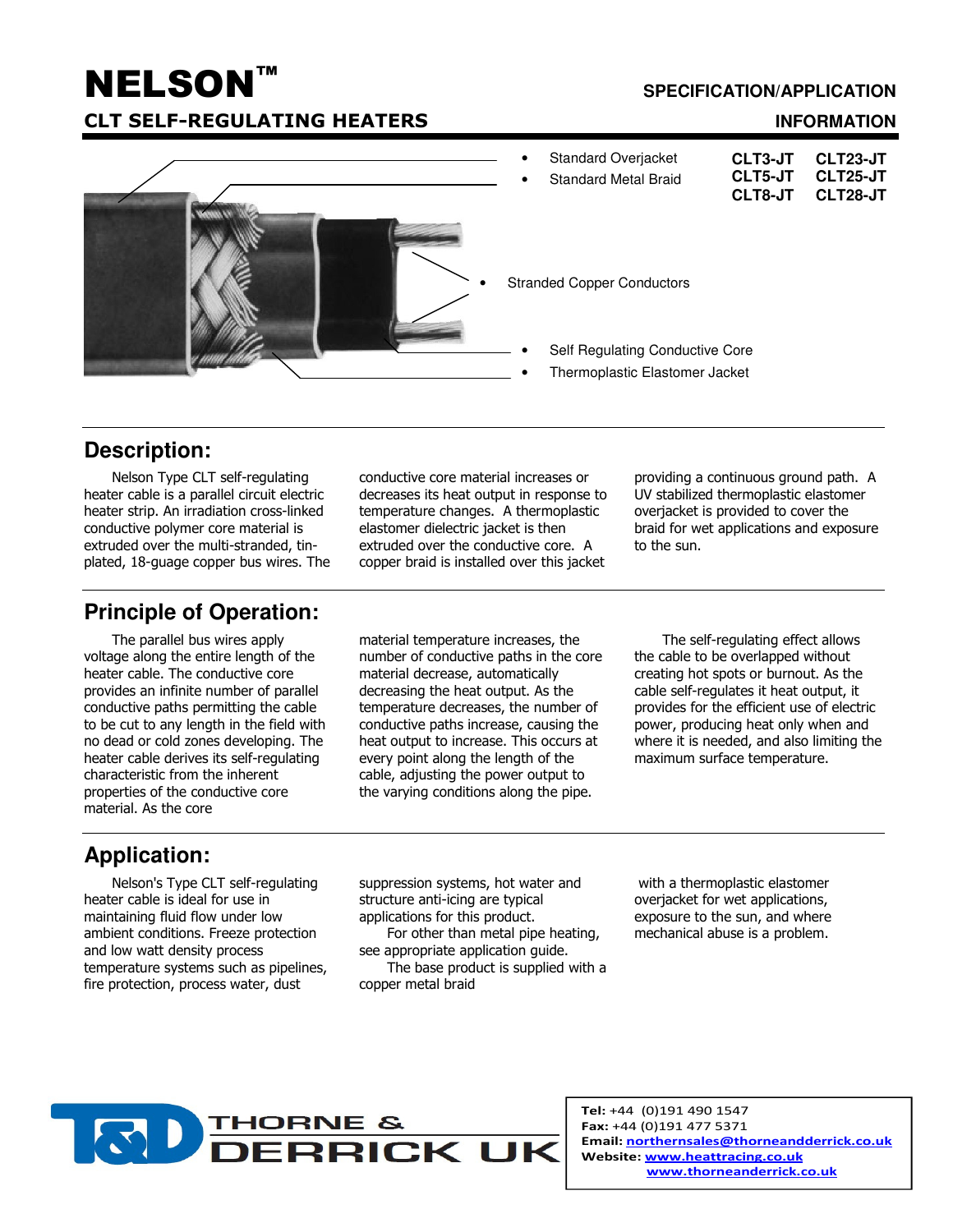**INFORMATION**

# **Performance and Rating Data:**

| Catalog<br><b>Number</b> | <b>Service</b><br><b>Voltage</b> | <b>Maximum</b><br>Length | <b>Maximum</b><br><b>Maintenance</b><br><b>Temperature</b> | <b>Maximum</b><br><b>Intermittent</b><br><b>Exposure</b> |  |
|--------------------------|----------------------------------|--------------------------|------------------------------------------------------------|----------------------------------------------------------|--|
| CLT3                     | 120                              | 221                      | (65°C)<br>150°F                                            | (85°C)<br>185°F                                          |  |
| CLT <sub>23</sub>        | 240                              | 533                      | (65°C)<br>150°F                                            | (85°C)<br>185°F                                          |  |
| CLT5                     | 120                              | 178                      | (65°C)<br>150°F                                            | (85°C)<br>185°F                                          |  |
| CLT <sub>25</sub>        | 240                              | 458                      | (65°C)<br>150°F                                            | (85°C)<br>185°F                                          |  |
| CLT8                     | 120                              | 142                      | (65°C)<br>150°F                                            | (85°C)<br>185°F                                          |  |
| CLT28                    | 240                              | 347                      | (65°C)<br>150°F                                            | (85°C)<br>185°F                                          |  |

### **Circuit Breaker Selection:**

|         |                            | Max. Length (Feet) Vs. Circuit Breaker Size |                 |            |            |                 |            |  |
|---------|----------------------------|---------------------------------------------|-----------------|------------|------------|-----------------|------------|--|
|         |                            |                                             | <b>120 Volt</b> |            |            | <b>240 Volt</b> |            |  |
|         | Start-Up                   | <b>15A</b>                                  | <b>20A</b>      | <b>30A</b> | <b>15A</b> | <b>20A</b>      | <b>30A</b> |  |
| Watt/Ft | Temp.                      |                                             |                 |            |            |                 |            |  |
|         | (10°C)<br>$50^{\circ}$ F   | 221                                         | $---$           | ---        | 533        | ---             | ---        |  |
|         | 0°F<br>(-18°C)             | 208                                         | 221             | ---        | 416        | 533             | ---        |  |
|         | (-29°C)<br>$-20^{\circ}$ F | 187                                         | 221             | ---        | 374        | 499             | 533        |  |
|         | $50^{\circ}$ F<br>(10°C)   | 178                                         | $---$           | ---        | 413        | 458             | ---        |  |
|         | (-18°C)<br>$0^{\circ}$ F   | 150                                         | 178             | ---        | 299        | 399             | 458        |  |
|         | $-20^{\circ}$ F<br>(-29°C) | 135                                         | 178             | ---        | 269        | 359             | 458        |  |
| 8       | (10°C)<br>$50^{\circ}$ F   | 142                                         | $---$           | ---        | 289        | 347             | ---        |  |
|         | 0°F<br>(-18°C)             | 105                                         | 140             | 142        | 210        | 280             | 347        |  |
|         | '-29°C)<br>$-20^{\circ}$ F | 95                                          | 127             | 142        | 190        | 253             | 347        |  |

NOTES: 1. Circuit breakers are sized per national electrical codes.

2. When using 240 volt product at 208, 220 or 277 volts, use the circuit adjustment factors shown in the Voltage Adjustment Table.

3. When using 2 or more heater cables of different wattage ratings in parallel on a single circuit breaker, use the 15A column amperage of 15 amps, divide it by the maximum footage to arrive at an amps/foot figure for each cable. You can then calculate circuit breaker sizes for these combination loads. These amps/foot factors include the 125% sizing factor.

4. National electrical codes require ground-fault equipment protection for each branch circuit supplying electric heating equipment.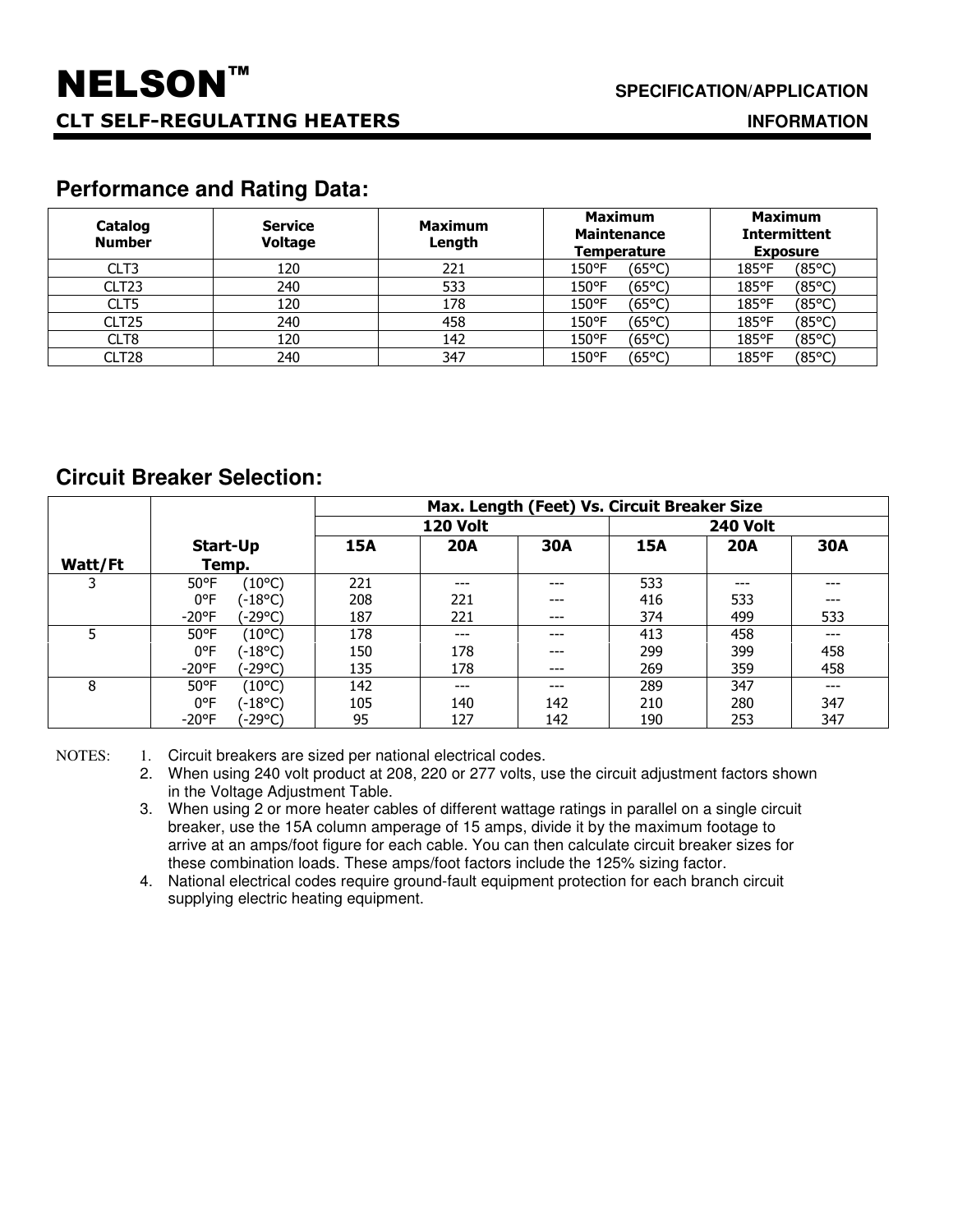# **Power Output Rating:**



**SPECIFICATION/APPLICATION**

 **INFORMATION**